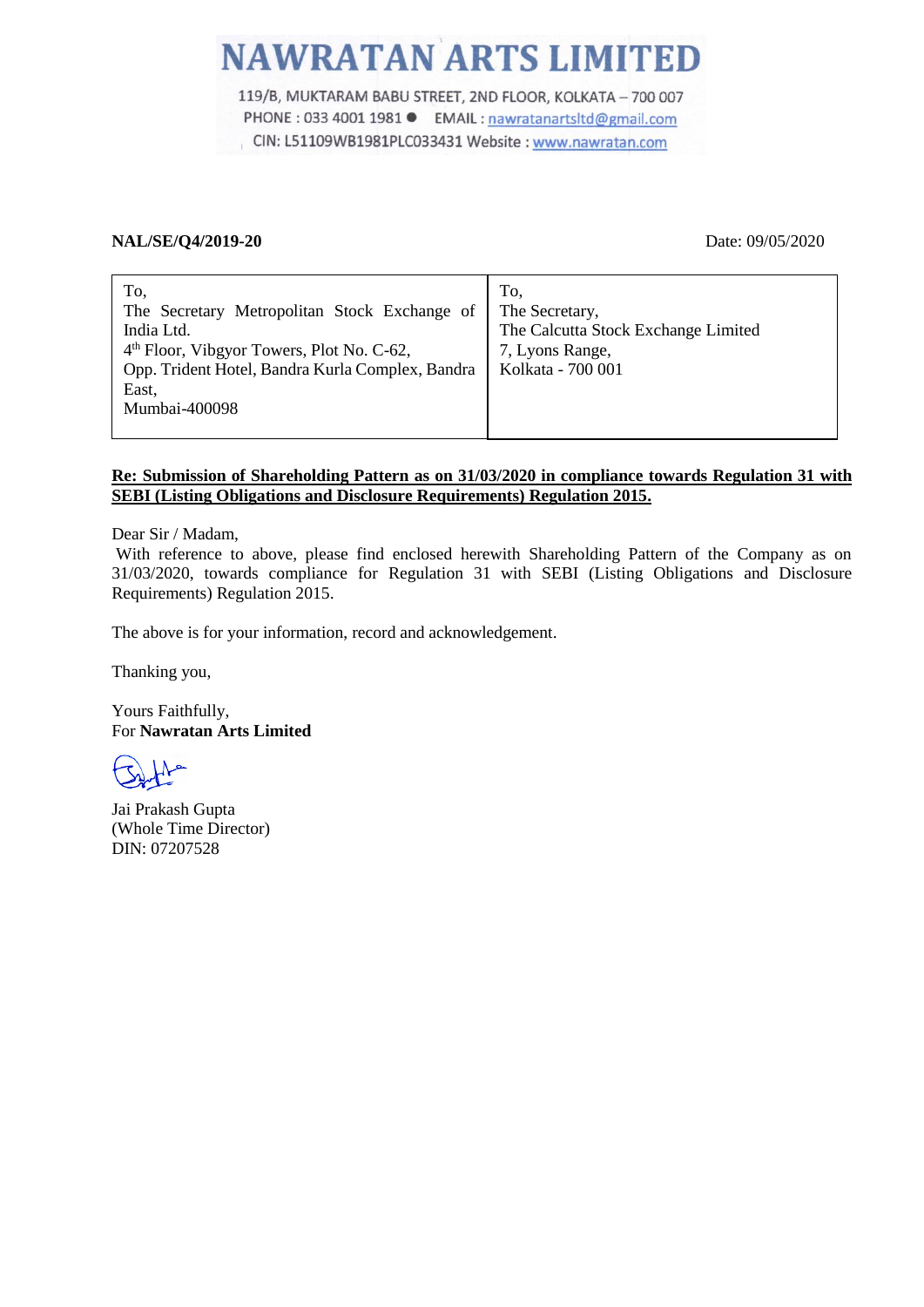Annexure - I

### **Format of holding of specified securities**

1. Name of Listed Entity: NAWRATAN ARTS LTD (CIN:L51109WB1981PLC033431)

2. Scrip Code - Name of Scrip -,- Class of Security Equity

- 3. Share Holding Pattern Filed under : Reg. 31(1)(a)/Reg. 31(1)(b)/Reg. 31(1)(c )
	- a. If under 31 (1)(b) then indicate the report for Quarter ending: 31/03/2020
	- b. If under 31(1)(c ) then indicate date of allotment/extinguishment

4. **Declaration** : The Listed entity is required to submit the following declaration to the extent of submission of information:-

| <b>Particulars</b>                                                                       | Yes* | No* |
|------------------------------------------------------------------------------------------|------|-----|
| 1 Whether the Listed Entity has issued any partly paid up shares?                        |      | No  |
| 2 Whether the Listed Entity has issued any Convertible Securities or Warrants?           |      | No  |
| 3 Whether the Listed Entity has any shares against which depository receipts are issued? |      | No. |
| 4 Whether the Listed Entity has any shares in Locked-in?                                 |      | No  |
| 5 Whether any shares held by promoters are pledge or otherwise encumbered?               |      | No. |

there is 'No' declared by Listed Entity in above table the values will be considered as 'Zero' by default on submission of the format of holding of specified securities. \* If the Listed Entity selects the option 'No' for the questions above, the columus for the partly paid up shares, Outstanding Convertible Securities/Warrants, depository receipts, locked-in shares, No of shares pledged or otherwise encumbered by promoters, as applicable, shall not be displayed at the time of dissemination on the Stock Exchange website.Also wherever

5. The tabular format for disclosure of holding of specified securities is as follows:-

# For Nawratan Arts Limited

Jai Prakash Gupta (Whole Time Director) DIN: 07207528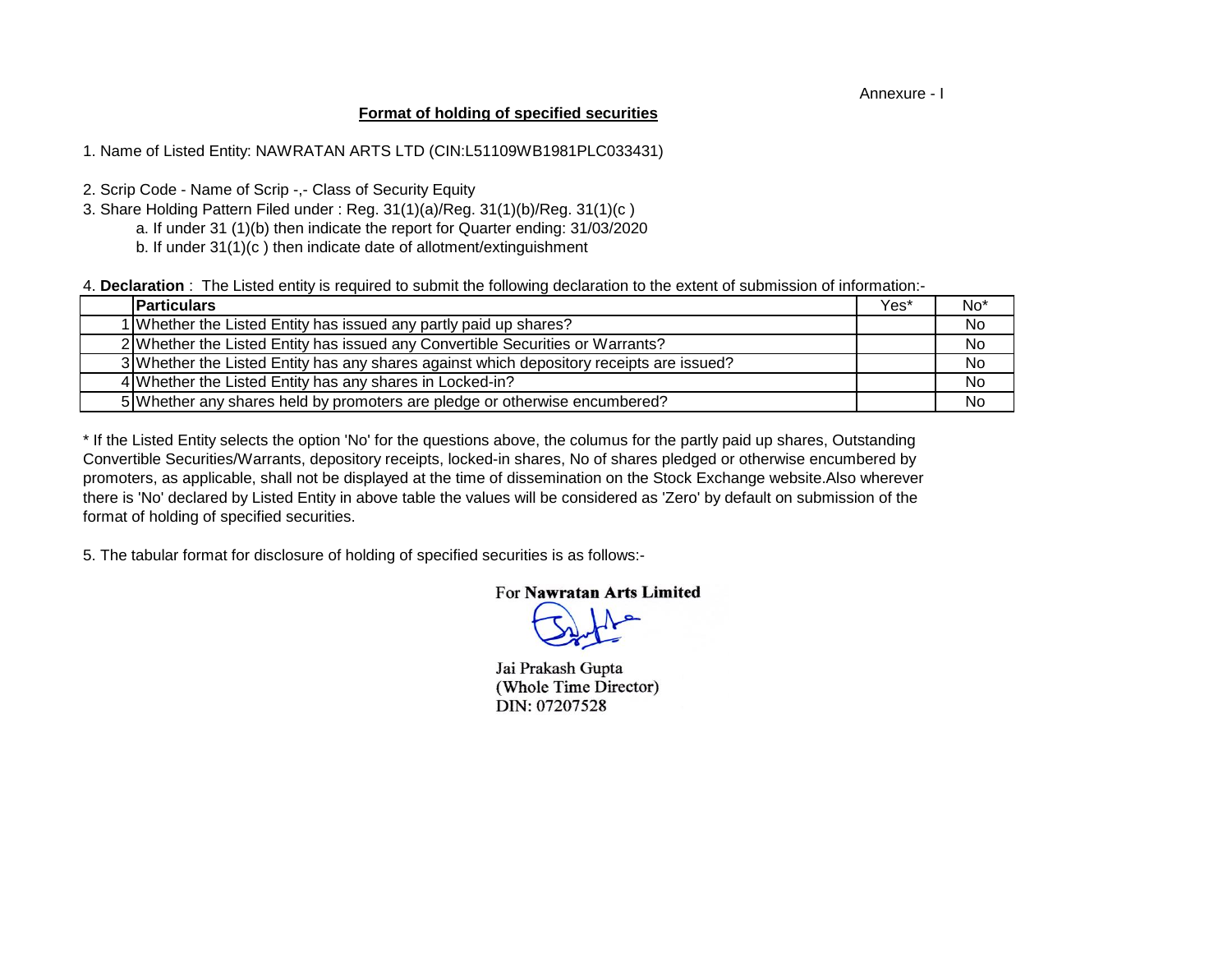NAWRATAN ARTS LTD

Table I - Summary Statement holding of specified securities as on 31/03/2020

|         |                                                                 |            | apid : Camman, Dialonioni noiaing or oppomioa ocoanlice ao on o noolEcEo |                                    |                                                 |                                                                    |                                                                                                                     |                       |                     |                                                                           |                                                  |                                                                     |                                                                                                                                                                                                           |                                     |                                          |                                                    |                                                                  |                                                                        |
|---------|-----------------------------------------------------------------|------------|--------------------------------------------------------------------------|------------------------------------|-------------------------------------------------|--------------------------------------------------------------------|---------------------------------------------------------------------------------------------------------------------|-----------------------|---------------------|---------------------------------------------------------------------------|--------------------------------------------------|---------------------------------------------------------------------|-----------------------------------------------------------------------------------------------------------------------------------------------------------------------------------------------------------|-------------------------------------|------------------------------------------|----------------------------------------------------|------------------------------------------------------------------|------------------------------------------------------------------------|
|         | Category of Nos. of<br>Categ shareholder shareholde shares held | $rs$ (III) | No. of fully<br>paid up equity paid-up equity Depository<br>(IV)         | No.of Partly<br>shares held<br>(V) | No. of shares<br>underlying<br>Receipts<br>(VI) | Total<br>nos.shares held (VIII)<br>$($ VII $)$ =(IV)+<br>$(V)+(V)$ | Shareholding<br>as a % of total<br>no. of shares<br>(calculated as<br>per SCRR,<br>1957)<br>As a % of<br>$(A+B+C2)$ | Class eg:x Class eg:y | No of Voting Rights | Number of Voting Rights held in each class of<br>securities (IX)<br>Total | Total as a (including<br>% of<br>$(A+B+C)$ $(X)$ | Underlying<br>outstanding<br>convertible<br>securities<br>Warrants) | Shareholding as<br>a % assuming<br>No of shares full conversion of<br>convertible<br>securities (as a<br>percentage of<br>diluted share<br>capital)<br>$(XI) = (VII) + (X) As$<br>a % of (A+B+C2) No. (a) | Number of Locked in<br>shares (XII) | As a % of<br>total<br>shares<br>held (b) | Number of shares<br>encumbered (XIII)<br>No. $(a)$ | pledged or otherwise<br>As a % of<br>total<br>shares<br>held (b) | Number of<br>equity<br>shares held<br>dematerializ<br>ed form<br>(XIV) |
| ory (I) |                                                                 |            |                                                                          |                                    |                                                 |                                                                    |                                                                                                                     |                       |                     |                                                                           |                                                  |                                                                     |                                                                                                                                                                                                           |                                     |                                          |                                                    |                                                                  |                                                                        |
| (A)     | Promoter &<br>Promoter<br>group                                 |            | 172000                                                                   |                                    |                                                 | 172000                                                             | 15.6364                                                                                                             | 172000                |                     | 172000                                                                    | 15.6364                                          |                                                                     | 15.6364                                                                                                                                                                                                   |                                     | 0.0000                                   |                                                    | 0.0000                                                           | 172000                                                                 |
| (B)     | Public                                                          | 412        | 928000                                                                   |                                    |                                                 | 928000                                                             | 84.3636                                                                                                             | 928000                |                     | 928000                                                                    | 84.3636                                          |                                                                     | 84.3636                                                                                                                                                                                                   |                                     | 0.0000                                   | <b>NA</b>                                          |                                                                  | 670750                                                                 |
| (C)     | Non<br>Promoter -<br>Non Public                                 |            |                                                                          |                                    |                                                 |                                                                    |                                                                                                                     |                       |                     |                                                                           |                                                  |                                                                     |                                                                                                                                                                                                           |                                     |                                          | <b>NA</b>                                          |                                                                  |                                                                        |
| (C1)    | Shares<br>underlying<br><b>DRs</b>                              |            |                                                                          |                                    |                                                 |                                                                    | <b>NA</b>                                                                                                           |                       |                     |                                                                           |                                                  |                                                                     |                                                                                                                                                                                                           |                                     |                                          | <b>NA</b>                                          |                                                                  |                                                                        |
| (C2)    | Shares held<br>Employee<br>Trusts                               |            |                                                                          |                                    |                                                 |                                                                    |                                                                                                                     |                       |                     |                                                                           |                                                  |                                                                     |                                                                                                                                                                                                           |                                     |                                          | <b>NA</b>                                          |                                                                  |                                                                        |
|         | Total                                                           | 414        | 1100000                                                                  |                                    | $\overline{0}$                                  | 1100000                                                            | 100.0000                                                                                                            | 1100000               | $\overline{0}$      | 1100000                                                                   | 100.0000                                         |                                                                     | 100.0000                                                                                                                                                                                                  |                                     |                                          |                                                    |                                                                  | 842750                                                                 |

For Nawratan Arts Limited

 $1$  $\overline{\tau}$ 

Jai Prakash Gupta<br>(Whole Time Director)<br>DIN: 07207528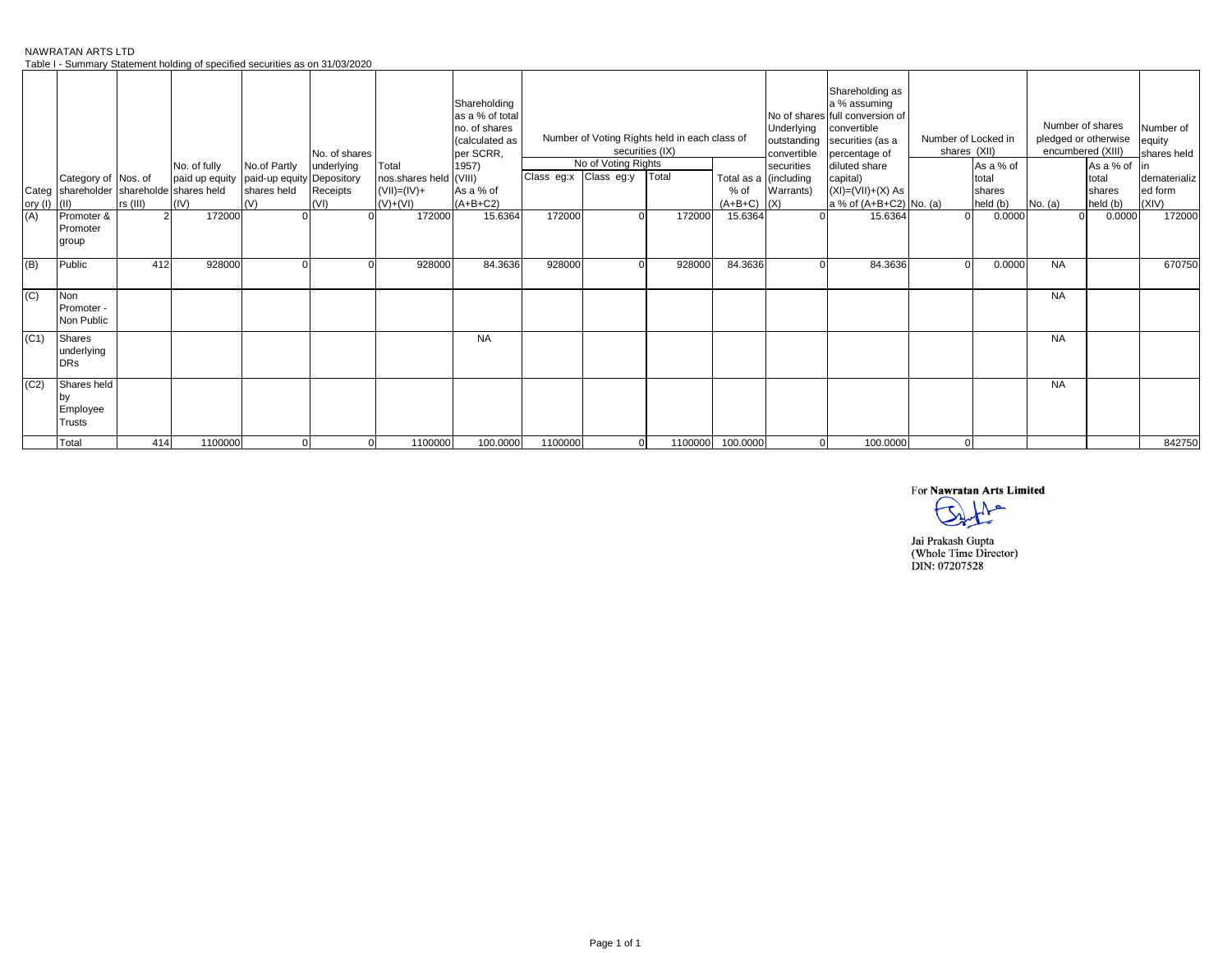|      | NAWRATAN ARTS LTD                                                                                                                                                                                                              |             |                |              |                |            |                  |              |                                               |                     |       |                |             |                       |               |              |                   |                           |                |
|------|--------------------------------------------------------------------------------------------------------------------------------------------------------------------------------------------------------------------------------|-------------|----------------|--------------|----------------|------------|------------------|--------------|-----------------------------------------------|---------------------|-------|----------------|-------------|-----------------------|---------------|--------------|-------------------|---------------------------|----------------|
|      | Table II - Statement Showing shareholding pattern of the Promoter and Promoter Group as on 31/03/2020                                                                                                                          |             |                |              |                |            |                  |              |                                               |                     |       |                |             |                       |               |              |                   |                           |                |
|      |                                                                                                                                                                                                                                |             |                |              |                |            |                  |              |                                               |                     |       |                |             |                       |               |              |                   |                           |                |
|      |                                                                                                                                                                                                                                |             |                |              |                |            |                  |              | Number of Voting Rights held in each class of |                     |       |                |             |                       |               |              |                   | Number of shares          |                |
|      | securities (IX)<br>Number of Locked in                                                                                                                                                                                         |             |                |              |                |            |                  |              | pledged or otherwise                          |                     |       |                |             |                       |               |              |                   |                           |                |
|      |                                                                                                                                                                                                                                |             |                |              |                |            |                  |              |                                               | No of Voting Rights |       |                |             |                       | shares (XII)  |              |                   | encumbered (XIII)         |                |
|      |                                                                                                                                                                                                                                |             |                |              |                |            |                  |              |                                               |                     |       |                |             |                       |               |              |                   |                           |                |
|      |                                                                                                                                                                                                                                |             |                |              |                |            |                  |              |                                               |                     |       |                |             |                       |               |              |                   |                           |                |
|      |                                                                                                                                                                                                                                |             |                |              |                |            |                  |              |                                               |                     |       |                |             |                       |               |              |                   |                           |                |
|      |                                                                                                                                                                                                                                |             |                |              |                |            |                  |              |                                               |                     |       |                |             | Shareholding as       |               |              |                   |                           |                |
|      |                                                                                                                                                                                                                                |             |                |              |                |            |                  |              |                                               |                     |       |                | No of       | a % assuming ful      |               |              |                   |                           |                |
|      |                                                                                                                                                                                                                                |             |                |              |                |            |                  |              |                                               |                     |       |                | shares      | conversion of         |               |              |                   |                           |                |
|      |                                                                                                                                                                                                                                |             |                |              |                |            |                  | Shareholding |                                               |                     |       |                | Underlying  | convertible           |               |              |                   |                           | Number of      |
|      |                                                                                                                                                                                                                                |             |                |              |                | Nos. of    |                  | % calculated |                                               |                     |       |                | outstanding | securities (as a      |               |              |                   |                           | equity         |
|      |                                                                                                                                                                                                                                |             |                | No. of fully |                | shares     | Total            | as per SCRR. |                                               |                     |       | Total as       | convertible | percentage of         |               |              |                   |                           | shares held    |
|      |                                                                                                                                                                                                                                |             |                | paid up      |                | underlying | nos.shares       | 1957)        |                                               |                     |       | a % of         | securities  | diluted share         |               |              |                   | As a % of                 | in             |
|      |                                                                                                                                                                                                                                |             | Nos. of        | equity       | Partly paid-up | Depository | held             | As a % of    |                                               |                     |       | Total          | (including  | capital)              |               | As a % of    |                   | total                     | demateriali    |
|      | Category & Name of the                                                                                                                                                                                                         |             | sharehold      | shares held  | equity shares  | Receipts   | $(VII) = (IV) +$ | $(A+B+C2)$   |                                               |                     |       | Voting         | Warrants)   | $(XI) = (VII)+(X) As$ |               | total shares |                   | shares                    | zed form       |
| (1)  | Shareholders (I)                                                                                                                                                                                                               | PAN<br>(11) | ers (III)      | (IV)         | held (V)       | (VI)       | $(V)+(VI)$       | (VIII)       | Class x                                       | Class y             | Total | rights         | (X)         | a % of A+B+C2)        | No. (a)       | held (b)     | No. (a)           | held (b)                  | (XIV)          |
|      | Indian<br>Individuals/Hindu undivided                                                                                                                                                                                          |             |                |              |                |            |                  |              |                                               |                     |       |                |             |                       |               |              |                   |                           |                |
|      | Family                                                                                                                                                                                                                         |             |                | 15000        |                |            | 15000            | 1.3636       | 15000                                         |                     | 15000 | 1.3636         |             | 1.3636                |               | 0.0000       |                   | 0.0000                    | 15000          |
| (a)  |                                                                                                                                                                                                                                |             |                |              |                |            |                  |              |                                               |                     |       |                |             |                       |               |              |                   |                           |                |
|      | PRADEEP GOENKA                                                                                                                                                                                                                 | AAFHP2259D  |                | 15000        | $\overline{0}$ | $\circ$    | 15000            | 1.3636       | 15000                                         | $\Omega$            | 15000 | 1.3636         |             | 1.3636                | οI            | 0.0000       | $\Omega$          | 0.0000                    | 15000          |
|      | Central Government/State                                                                                                                                                                                                       |             |                |              |                |            |                  |              |                                               |                     |       |                |             |                       |               |              |                   |                           |                |
| (b)  | Government(s)                                                                                                                                                                                                                  |             |                |              |                |            |                  |              |                                               |                     |       |                |             | 0.0000                | $\Omega$      | 0.0000       | n                 | 0.0000                    | $\Omega$       |
|      |                                                                                                                                                                                                                                |             |                |              |                |            |                  |              |                                               |                     |       |                |             |                       |               |              |                   |                           |                |
| (c)  | Financial Institutions/Banks                                                                                                                                                                                                   |             |                |              |                |            |                  |              |                                               |                     |       |                |             | 0.0000                | $\Omega$      | 0.0000       | $\Omega$          | 0.0000                    | $\Omega$       |
|      |                                                                                                                                                                                                                                |             |                |              |                |            |                  |              |                                               |                     |       |                |             |                       |               |              |                   |                           |                |
| (d)  | Any Other (specify)                                                                                                                                                                                                            |             |                |              |                |            |                  |              |                                               |                     |       |                |             | 0.0000                | $\Omega$      | 0.0000       | $\Omega$          | 0.0000                    | $\Omega$       |
|      |                                                                                                                                                                                                                                |             |                |              |                |            |                  |              |                                               |                     |       |                |             |                       |               |              |                   |                           |                |
|      | <b>Bodies Corporate</b>                                                                                                                                                                                                        |             |                | 157000       | $\Omega$       | $\Omega$   | 157000           | 14.2727      | 157000                                        |                     |       | 157000 14.2727 |             | 14.2727               | $\Omega$      | 0.0000       |                   | 0.0000                    | 157000         |
|      |                                                                                                                                                                                                                                |             |                |              |                |            |                  |              |                                               |                     |       |                |             |                       |               |              |                   |                           |                |
|      | LHP PRIVATE LIMITED                                                                                                                                                                                                            | AAACL9250G  | 11             | 157000       | $\overline{0}$ | $\circ$    | 157000           | 14.2727      | 157000                                        | $\Omega$            |       | 157000 14.2727 | $\Omega$    | 14.2727               | $\Omega$      | 0.0000       | $\Omega$          | 0.0000                    | 157000         |
|      | Sub Total                                                                                                                                                                                                                      |             | 2 <sup>1</sup> | 172000       | $\overline{0}$ | $\circ$    | 172000           | 15.6364      | 172000                                        | $\Omega$            |       | 172000 15.6364 |             | 15.6364               | 0             | 0.0000       | $\Omega$          | 0.0000                    | 172000         |
|      |                                                                                                                                                                                                                                |             |                |              |                |            |                  |              |                                               |                     |       |                |             |                       |               |              |                   |                           |                |
| (2)  | Foreign                                                                                                                                                                                                                        |             |                |              |                |            |                  |              |                                               |                     |       |                |             |                       |               |              |                   |                           |                |
|      | Individuals (Non-Resident<br>Individuals/Foreign Individuals)                                                                                                                                                                  |             |                |              |                |            |                  |              |                                               |                     |       |                |             | 0.0000                | $\Omega$      | 0.0000       |                   | 0.0000                    | $\Omega$       |
| (a)  |                                                                                                                                                                                                                                |             |                |              |                |            |                  |              |                                               |                     |       |                |             |                       |               |              |                   |                           |                |
| (b)  | Government                                                                                                                                                                                                                     |             |                |              |                |            |                  |              |                                               |                     |       |                | n           | 0.0000                | $\Omega$      | 0.0000       | $\Omega$          | 0.0000                    | $\overline{0}$ |
|      |                                                                                                                                                                                                                                |             |                |              |                |            |                  |              |                                               |                     |       |                |             |                       |               |              |                   |                           |                |
| (c)  | Institutions                                                                                                                                                                                                                   |             |                |              |                |            |                  |              |                                               |                     |       |                |             | 0.0000                | $\circ$       | 0.0000       | $\Omega$          | 0.0000                    | $\overline{0}$ |
|      |                                                                                                                                                                                                                                |             |                |              |                |            |                  |              |                                               |                     |       |                |             |                       |               |              |                   |                           |                |
| (d)  | Foreign Portfolio Investor                                                                                                                                                                                                     |             |                |              |                |            |                  |              |                                               |                     |       |                |             | 0.0000                | $\Omega$      | 0.0000       | $\Omega$          | 0.0000                    | $\Omega$       |
|      |                                                                                                                                                                                                                                |             |                |              |                |            |                  |              |                                               |                     |       |                |             |                       |               |              |                   |                           |                |
| (e)  | Any Other (specify)                                                                                                                                                                                                            |             |                |              |                |            |                  |              |                                               |                     |       |                |             | 0.0000                | $\Omega$      | 0.0000       | $\Omega$          | 0.0000                    | $\overline{0}$ |
|      |                                                                                                                                                                                                                                |             |                |              |                |            |                  |              |                                               |                     |       |                |             |                       |               |              |                   |                           |                |
|      | Sub Total                                                                                                                                                                                                                      |             | $\Omega$       |              | $\overline{0}$ | $\Omega$   | $\Omega$         | 0.0000       | $\mathbf 0$                                   |                     |       | 0 0.0000       |             | 0.0000                | $\Omega$      | 0.0000       |                   | 0.0000                    | $\Omega$       |
|      |                                                                                                                                                                                                                                |             |                |              |                |            |                  |              |                                               |                     |       |                |             |                       |               |              |                   |                           |                |
|      | <b>Total Shareholding of Promoter</b>                                                                                                                                                                                          |             |                |              |                |            |                  |              |                                               |                     |       |                |             |                       |               |              |                   |                           |                |
|      | and Promoter Group                                                                                                                                                                                                             |             |                |              |                |            |                  |              |                                               |                     |       |                |             |                       |               |              |                   |                           |                |
|      | $(A)=(A)(1)+(A)(2)$                                                                                                                                                                                                            |             |                | 172000       | $\Omega$       |            | 172000           | 15.6364      | 172000                                        |                     |       | 172000 15.6364 |             | 15.6364               | <sup>0</sup>  | 0.0000       | $\Omega$          | 0.0000                    | 172000         |
|      |                                                                                                                                                                                                                                |             |                |              |                |            |                  |              |                                               |                     |       |                |             |                       |               |              |                   |                           |                |
|      | This is in Reference to the he Information submitted under Table I & II of the captioned Shareholding Pattern for the quarter ended 31/03/2020 we would like to state that M/s. LHP Private Limited (LHP) has sold 157000 Equi |             |                |              |                |            |                  |              |                                               |                     |       |                |             |                       |               |              | Yours Faithfully, | For Nawratan Arts Limited |                |
| Note | held in dematted form only since 24/03/2017 and till (i.e. 31/03/2020)date the acquirer is yet to open a Demat Account, and accordingly these shares are lying under trust with LHP only and with no voting rights conferred t |             |                |              |                |            |                  |              |                                               |                     |       |                |             |                       |               |              |                   |                           |                |
|      | Hence the Promoters/Promoter Group collectively holds in aggregate 15000 Equity Shares representing 1.36% of the Equity & Voting share capital of Nawratan Arts Limited as on 31.03.2020.                                      |             |                |              |                |            |                  |              |                                               |                     |       |                |             |                       |               |              | Sente             |                           |                |
|      |                                                                                                                                                                                                                                |             |                |              |                |            |                  |              |                                               |                     |       |                |             |                       |               |              |                   |                           |                |
|      |                                                                                                                                                                                                                                |             |                |              |                |            |                  |              |                                               |                     |       |                |             |                       |               |              | Jai Prakash Gupta |                           |                |
|      |                                                                                                                                                                                                                                |             |                |              |                |            |                  |              |                                               |                     |       |                |             |                       |               |              |                   | (Whole Time Director)     |                |
|      |                                                                                                                                                                                                                                |             |                |              |                |            |                  |              |                                               |                     |       |                |             |                       | DIN: 07207528 |              |                   |                           |                |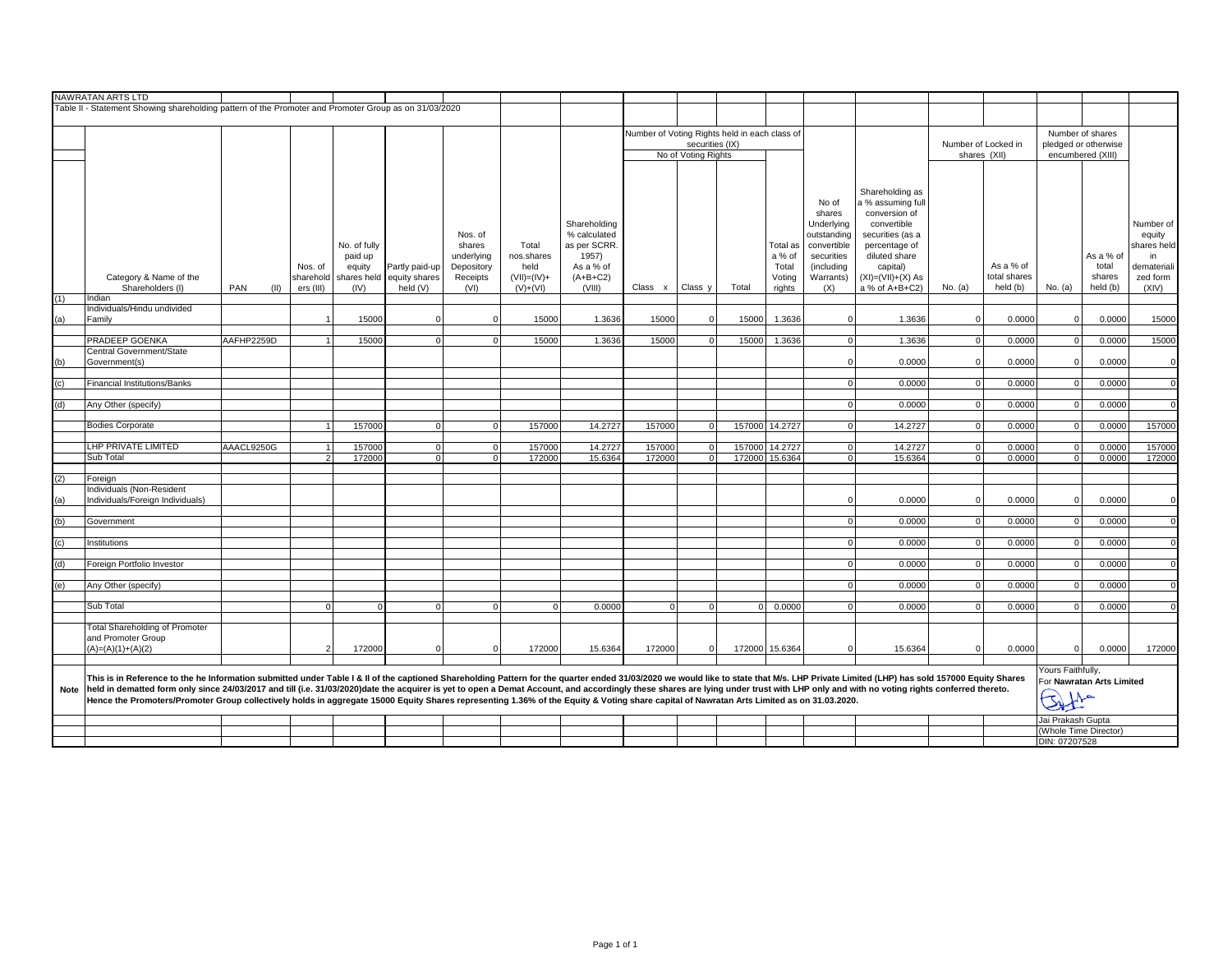|                   | NAWRATAN ARTS LTD                                                                             |                          |                                   |                                                                 |                       |                                                                               |                                                               |                                                                                                   |                                                                                         |                            |                |                                              |                                                                                                             |                                                                                                                                                 |                              |                                          |                                                                        |                                                                               |                                                                            |
|-------------------|-----------------------------------------------------------------------------------------------|--------------------------|-----------------------------------|-----------------------------------------------------------------|-----------------------|-------------------------------------------------------------------------------|---------------------------------------------------------------|---------------------------------------------------------------------------------------------------|-----------------------------------------------------------------------------------------|----------------------------|----------------|----------------------------------------------|-------------------------------------------------------------------------------------------------------------|-------------------------------------------------------------------------------------------------------------------------------------------------|------------------------------|------------------------------------------|------------------------------------------------------------------------|-------------------------------------------------------------------------------|----------------------------------------------------------------------------|
|                   | Table III - Statement Showing shareholding pattern of the Public shareholder as on 31/03/2020 |                          |                                   |                                                                 |                       |                                                                               |                                                               |                                                                                                   |                                                                                         |                            |                |                                              |                                                                                                             |                                                                                                                                                 |                              |                                          |                                                                        |                                                                               |                                                                            |
|                   |                                                                                               |                          |                                   |                                                                 |                       |                                                                               |                                                               |                                                                                                   | Number of Voting Rights held in each class of<br>securities (IX)<br>No of Voting Rights |                            |                |                                              | Shareholding<br>as a %<br>assuming full                                                                     | Number of Locked in<br>shares (XII)                                                                                                             |                              |                                          | Number of<br>shares<br>pledged or<br>otherwise<br>encumbered<br>(XIII) |                                                                               |                                                                            |
|                   | Category & Name of the<br>Shareholders (I)<br>Institutions                                    | PAN (II)                 | Nos. of<br>sharehold<br>ers (III) | No. of fully<br>paid up<br>equity<br>shares held shares<br>(IV) | up equity<br>held (V) | Nos. of<br>shares<br>Partly paid underlying<br>Depository<br>Receipts<br>(VI) | Total<br>nos.shares<br>held<br>$(VII) = (IV) +$<br>$(V)+(VI)$ | Sharehol<br>ding %<br>calculate<br>d as per<br>SCRR.<br>1957) As<br>a % of<br>$(A+B+C2$<br>(VIII) | Class x                                                                                 | Class y   Total            |                | Total as a<br>% of Total<br>Voting<br>rights | No of<br>shares<br>Underlying<br>outstanding<br>convertible<br>securities<br>(including<br>Warrants)<br>(X) | conversion of<br>convertible<br>securities (as<br>a percentage<br>of diluted<br>share capital)<br>$(XI) = (VII) + (X)$<br>As a % of<br>$A+B+C2$ | No. (a)                      | As a % of<br>total<br>shares<br>held (b) | No.<br>(Not<br>appli                                                   | of total<br>shares<br>held<br>(Not<br>cable applica<br>$(a)$ ble) (b) $(XIV)$ | As a % Number of<br>equity<br>shares<br>held in<br>demateria<br>lized form |
| $\frac{(1)}{(a)}$ | Mutual Funds / UTI                                                                            |                          |                                   |                                                                 |                       |                                                                               |                                                               |                                                                                                   |                                                                                         |                            |                |                                              |                                                                                                             |                                                                                                                                                 |                              |                                          |                                                                        |                                                                               |                                                                            |
|                   |                                                                                               |                          |                                   |                                                                 |                       |                                                                               |                                                               |                                                                                                   |                                                                                         |                            |                |                                              |                                                                                                             |                                                                                                                                                 |                              |                                          |                                                                        |                                                                               |                                                                            |
| (b)               | Venture Capital Funds                                                                         |                          |                                   |                                                                 |                       |                                                                               |                                                               |                                                                                                   |                                                                                         |                            |                |                                              |                                                                                                             |                                                                                                                                                 |                              |                                          |                                                                        |                                                                               |                                                                            |
| $\overline{c}$    | Alternate Investment Funds                                                                    |                          |                                   |                                                                 |                       |                                                                               |                                                               |                                                                                                   |                                                                                         |                            |                |                                              |                                                                                                             |                                                                                                                                                 |                              |                                          |                                                                        |                                                                               |                                                                            |
|                   |                                                                                               |                          |                                   |                                                                 |                       |                                                                               |                                                               |                                                                                                   |                                                                                         |                            |                |                                              |                                                                                                             |                                                                                                                                                 |                              |                                          |                                                                        |                                                                               |                                                                            |
| (d)               | Foreign Venture Capital Investors                                                             |                          |                                   |                                                                 |                       |                                                                               |                                                               |                                                                                                   |                                                                                         |                            |                |                                              |                                                                                                             |                                                                                                                                                 |                              |                                          |                                                                        |                                                                               |                                                                            |
| (e)               | Foreign Portfolio Investors                                                                   |                          |                                   |                                                                 |                       |                                                                               |                                                               |                                                                                                   |                                                                                         |                            |                |                                              |                                                                                                             |                                                                                                                                                 |                              |                                          |                                                                        |                                                                               |                                                                            |
|                   |                                                                                               |                          |                                   |                                                                 |                       |                                                                               |                                                               |                                                                                                   |                                                                                         |                            |                |                                              |                                                                                                             |                                                                                                                                                 |                              |                                          |                                                                        |                                                                               |                                                                            |
| (f)               | Financial Institutions / Banks                                                                |                          |                                   |                                                                 |                       |                                                                               |                                                               |                                                                                                   |                                                                                         |                            |                |                                              |                                                                                                             |                                                                                                                                                 |                              |                                          |                                                                        |                                                                               |                                                                            |
| (g)               | <b>Insurance Companies</b>                                                                    |                          |                                   |                                                                 |                       |                                                                               |                                                               |                                                                                                   |                                                                                         |                            |                |                                              |                                                                                                             |                                                                                                                                                 |                              |                                          |                                                                        |                                                                               |                                                                            |
|                   |                                                                                               |                          |                                   |                                                                 |                       |                                                                               |                                                               |                                                                                                   |                                                                                         |                            |                |                                              |                                                                                                             |                                                                                                                                                 |                              |                                          |                                                                        |                                                                               |                                                                            |
| (h)               | Provident Funds / Pension Funds                                                               |                          |                                   |                                                                 |                       |                                                                               |                                                               |                                                                                                   |                                                                                         |                            |                |                                              |                                                                                                             |                                                                                                                                                 |                              |                                          |                                                                        |                                                                               |                                                                            |
| (i)               | Any Other (specify)                                                                           |                          |                                   |                                                                 |                       |                                                                               |                                                               |                                                                                                   |                                                                                         |                            |                |                                              |                                                                                                             |                                                                                                                                                 |                              |                                          |                                                                        |                                                                               |                                                                            |
|                   | Sub Total                                                                                     |                          | $\overline{0}$                    | $\Omega$                                                        | $\Omega$              | 0                                                                             | $\overline{0}$                                                | 0.0000                                                                                            | $\Omega$                                                                                |                            | $\overline{0}$ | 0.0000                                       | $\overline{0}$                                                                                              | 0.0000                                                                                                                                          | 0                            | 0.0000                                   | <b>NA</b>                                                              |                                                                               |                                                                            |
| (2)               | Central Government / State<br>Government(s) / President of India                              |                          |                                   |                                                                 |                       |                                                                               |                                                               |                                                                                                   |                                                                                         |                            |                |                                              |                                                                                                             |                                                                                                                                                 |                              |                                          |                                                                        |                                                                               |                                                                            |
|                   |                                                                                               |                          |                                   |                                                                 |                       |                                                                               |                                                               |                                                                                                   |                                                                                         |                            |                |                                              |                                                                                                             |                                                                                                                                                 |                              |                                          |                                                                        |                                                                               |                                                                            |
| $\frac{(3)}{(a)}$ | Non-Institutions<br>Individuals-                                                              |                          |                                   |                                                                 |                       |                                                                               |                                                               |                                                                                                   |                                                                                         |                            |                |                                              |                                                                                                             |                                                                                                                                                 |                              |                                          |                                                                        |                                                                               |                                                                            |
|                   |                                                                                               |                          |                                   |                                                                 |                       |                                                                               |                                                               |                                                                                                   |                                                                                         |                            |                |                                              |                                                                                                             |                                                                                                                                                 |                              |                                          |                                                                        |                                                                               |                                                                            |
|                   | . Individual shareholders holding<br>nominal share capital upto Rs.2<br>lakhs                 |                          | 359                               | 150950                                                          | 0                     | $\mathbf 0$                                                                   | 150950                                                        | 13.7227                                                                                           | 150950                                                                                  | $\Omega$                   | 150950         | 13.7227                                      | $\mathbf 0$                                                                                                 | 13.7227                                                                                                                                         | 0                            | 0.0000                                   | <b>NA</b>                                                              |                                                                               |                                                                            |
|                   | <b>BRAJENDRA SINGH</b>                                                                        | CIOPS6204E               | $\overline{2}$                    | 12500                                                           | $\Omega$              | $\mathbf 0$                                                                   | 12500                                                         | 1.1364                                                                                            | 12500                                                                                   | 0                          | 12500          | 1.1364                                       | $\overline{0}$                                                                                              | 1.1364                                                                                                                                          | $\mathbf{0}$                 | 0.0000                                   | <b>NA</b>                                                              |                                                                               | $\Omega$                                                                   |
|                   | ii.Individual shareholders holding<br>nominal share capital in excess of<br>Rs.2 lakhs        |                          | 15                                | 705850                                                          | 0                     | $\mathbf 0$                                                                   | 705850                                                        | 64.1682                                                                                           | 705850                                                                                  | $\Omega$                   | 705850         | 64.1682                                      | $\overline{0}$                                                                                              | 64.1682                                                                                                                                         | $\mathbf 0$                  | 0.0000                                   | <b>NA</b>                                                              |                                                                               | 620750                                                                     |
|                   | PANKAJ DHANUKA HUF.                                                                           | AAOHP8856M               | $\overline{1}$                    | 61000                                                           | $\mathbf 0$           | $\overline{0}$                                                                | 61000                                                         | 5.5455                                                                                            | 61000                                                                                   | 0                          | 61000          | 5.5455                                       | $\overline{0}$                                                                                              | 5.5455                                                                                                                                          | $\mathbf 0$                  | 0.0000                                   | <b>NA</b>                                                              |                                                                               | 61000                                                                      |
|                   | Nita Agarwal                                                                                  | AVWPA5435A               | $\mathbf{1}$                      | 60500                                                           | $\mathbf 0$           | $\overline{0}$                                                                | 60500                                                         | 5.5000                                                                                            | 60500                                                                                   | $\Omega$                   | 60500          | 5.5000                                       | $\overline{0}$                                                                                              | 5.5000                                                                                                                                          | 0                            | 0.0000                                   | <b>NA</b>                                                              |                                                                               | 60500                                                                      |
|                   | PAWAN KUMAR SUREKA                                                                            | ALQPS6815C               | $\mathbf{1}$                      | 54000                                                           | $\overline{0}$        | $\overline{0}$                                                                | 54000                                                         | 4.9091                                                                                            | 54000                                                                                   | $\mathbf 0$                | 54000          | 4.9091                                       | $\overline{0}$                                                                                              | 4.9091                                                                                                                                          | $\mathbf 0$                  | 0.0000                                   | <b>NA</b>                                                              |                                                                               | 54000                                                                      |
|                   | SUBODH KUMAR SINGHANIA<br>HUF.                                                                | ABAHS7071N               | $\mathbf 1$                       | 54000                                                           | 0                     | $\overline{0}$                                                                | 54000                                                         | 4.9091                                                                                            | 54000                                                                                   | 0                          | 54000          | 4.9091                                       | $\overline{0}$                                                                                              | 4.9091                                                                                                                                          | $\mathbf 0$                  | 0.0000                                   | <b>NA</b>                                                              |                                                                               | 54000                                                                      |
|                   | PAWAN KUMAR SUREKA.                                                                           | AAEHP6137P               | $\mathbf{1}$                      | 54000                                                           | $\overline{0}$        | $\overline{0}$                                                                | 54000                                                         | 4.9091                                                                                            | 54000                                                                                   | $\mathbf 0$                | 54000          | 4.9091                                       | $\overline{0}$                                                                                              | 4.9091                                                                                                                                          | $\mathbf 0$                  | 0.0000                                   | <b>NA</b>                                                              |                                                                               | 54000                                                                      |
|                   | CHANDAN AGARWAL                                                                               | BKBPA9840E               | $\overline{2}$                    | 52850                                                           | 0                     | $\overline{0}$                                                                | 52850                                                         | 4.8045                                                                                            | 52850                                                                                   | $\overline{0}$             | 52850          | 4.8045                                       | $\overline{0}$                                                                                              | 4.8045                                                                                                                                          | $\mathbf 0$                  | 0.0000                                   | <b>NA</b>                                                              |                                                                               | 47250                                                                      |
|                   | ROHIT BAGARIA                                                                                 | CKIPB0194G               | $\mathbf{1}$                      | 51440                                                           | $\pmb{0}$             | $\overline{0}$                                                                | 51440                                                         | 4.6764                                                                                            | 51440                                                                                   | $\Omega$                   | 51440          | 4.6764                                       | $\overline{0}$                                                                                              | 4.6764                                                                                                                                          | $\mathbf 0$                  | 0.0000                                   | <b>NA</b>                                                              |                                                                               | 51440                                                                      |
|                   | PREMCHAND BAGARIA                                                                             | BAHPB8619J               | $\mathbf{1}$                      | 50000                                                           | 0                     | $\overline{0}$                                                                | 50000                                                         | 4.5455                                                                                            | 50000                                                                                   | $\mathbf 0$                | 50000          | 4.5455                                       | $\overline{0}$                                                                                              | 4.5455                                                                                                                                          | 0                            | 0.0000                                   | <b>NA</b>                                                              |                                                                               | 50000                                                                      |
|                   | LAXMI KANT BAGARIA<br>KAILASH DHANUKA                                                         | AGUPB6783B               | $\overline{2}$                    | 49560                                                           | 0                     | $\overline{0}$                                                                | 49560                                                         | 4.5055                                                                                            | 49560                                                                                   | $\overline{0}$<br>$\Omega$ | 49560          | 4.5055                                       | $\overline{0}$                                                                                              | 4.5055                                                                                                                                          | 0                            | 0.0000                                   | <b>NA</b>                                                              |                                                                               | 40560                                                                      |
|                   | RAMESH KUMAR BAGARIA                                                                          | AGSPD1388G<br>AGVPB1714F | $\overline{2}$<br>$\overline{2}$  | 48000<br>45500                                                  | $\mathbf 0$<br> 0     | $\overline{0}$<br>$\overline{0}$                                              | 48000<br>45500                                                | 4.3636<br>4.1364                                                                                  | 48000<br>45500                                                                          | $\mathbf 0$                | 48000<br>45500 | 4.3636<br>4.1364                             | $\overline{0}$<br> 0                                                                                        | 4.3636<br>4.1364                                                                                                                                | $\mathbf{0}$<br>$\mathbf{0}$ | 0.0000<br>0.0000                         | NA<br><b>NA</b>                                                        |                                                                               | 40000<br>38000                                                             |
|                   | KAILASH DHANUKA HUF.                                                                          | AAJHK2600K               | $\mathbf{1}$                      | 45000                                                           | 0                     | $\overline{0}$                                                                | 45000                                                         | 4.0909                                                                                            | 45000                                                                                   | 0                          | 45000          | 4.0909                                       | $\overline{0}$                                                                                              | 4.0909                                                                                                                                          | $\mathbf{0}$                 | 0.0000                                   | <b>NA</b>                                                              |                                                                               | 45000                                                                      |
|                   |                                                                                               |                          |                                   |                                                                 |                       |                                                                               |                                                               |                                                                                                   |                                                                                         |                            |                |                                              |                                                                                                             |                                                                                                                                                 |                              |                                          |                                                                        |                                                                               |                                                                            |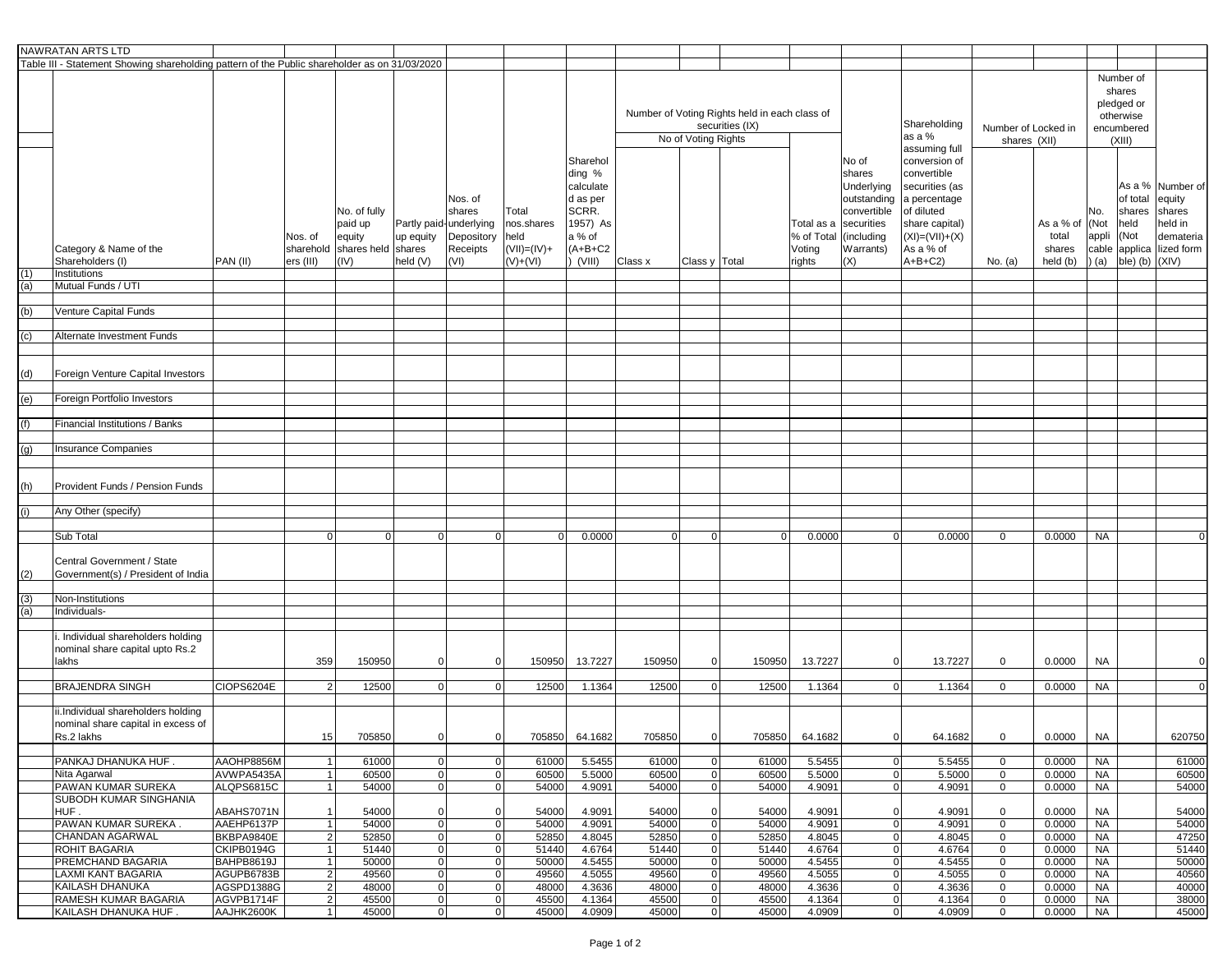|     | <b>NAWRATAN ARTS LTD</b>                                                                      |            |              |                              |                |                                      |                    |                                 |                                               |                     |                 |        |                                                |                               |                                                |                                                |                                        |               |                    |                      |  |
|-----|-----------------------------------------------------------------------------------------------|------------|--------------|------------------------------|----------------|--------------------------------------|--------------------|---------------------------------|-----------------------------------------------|---------------------|-----------------|--------|------------------------------------------------|-------------------------------|------------------------------------------------|------------------------------------------------|----------------------------------------|---------------|--------------------|----------------------|--|
|     | Table III - Statement Showing shareholding pattern of the Public shareholder as on 31/03/2020 |            |              |                              |                |                                      |                    |                                 |                                               |                     |                 |        |                                                |                               |                                                |                                                |                                        |               |                    |                      |  |
|     |                                                                                               |            |              |                              |                |                                      |                    |                                 | Number of Voting Rights held in each class of |                     |                 |        |                                                |                               |                                                | Number of<br>shares<br>pledged or<br>otherwise |                                        |               |                    |                      |  |
|     |                                                                                               |            |              |                              |                |                                      |                    |                                 |                                               | No of Voting Rights | securities (IX) |        |                                                |                               | Shareholding<br>as a %                         | Number of Locked in                            |                                        |               | encumbered         |                      |  |
|     |                                                                                               |            |              |                              |                |                                      |                    |                                 |                                               |                     |                 |        |                                                |                               | assuming full                                  | shares (XII)                                   |                                        |               | (XIII)             |                      |  |
|     |                                                                                               |            |              |                              |                |                                      |                    | Sharehol<br>ding %<br>calculate |                                               |                     |                 |        |                                                | No of<br>shares<br>Underlying | conversion of<br>convertible<br>securities (as |                                                |                                        |               |                    | As a % Number of     |  |
|     |                                                                                               |            |              | No. of fully                 |                | Nos. of<br>shares                    | Total              | d as per<br>SCRR.               |                                               |                     |                 |        |                                                | outstanding<br>convertible    | a percentage<br>of diluted                     |                                                |                                        | No.           | of total<br>shares | equity<br>shares     |  |
|     |                                                                                               |            | Nos. of      | paid up<br>equity            | up equity      | Partly paid-underlying<br>Depository | nos.shares<br>held | 1957) As<br>a % of              |                                               |                     |                 |        | Total as a securities<br>% of Total (including |                               | share capital)<br>$(XI) = (VII) + (X)$         |                                                | As a % of<br>total                     | (Not<br>appli | held<br>(Not       | held in<br>demateria |  |
|     | Category & Name of the                                                                        |            |              | sharehold shares held shares |                | Receipts                             | $(VII) = (IV) +$   | $(A+B+C2)$                      |                                               |                     |                 |        | Voting                                         | Warrants)                     | As a % of                                      |                                                | shares                                 |               | cable applica      | lized form           |  |
|     | Shareholders (I)                                                                              | PAN (II)   | ers (III)    | (IV)                         | held (V)       | (VI)                                 | $(V)+(VI)$         | (VIII)                          | Class x                                       | Class y Total       |                 |        | rights                                         | (X)                           | $A+B+C2$                                       | No. (a)                                        | held (b)                               | (a)           | $ble)$ (b)         | (XIV)                |  |
|     | <b>JAYSHREE BOTHRA</b>                                                                        |            | $\mathbf{1}$ | 30000                        | 0              | 0                                    | 30000              | 2.7273                          | 30000                                         | $\Omega$            |                 | 30000  | 2.7273                                         | $\Omega$                      | 2.7273                                         | $\mathbf{0}$                                   | 0.0000                                 | NA            |                    | $\overline{0}$       |  |
|     | <b>SAYAR BOTHRA</b>                                                                           |            |              | 25000                        | $\overline{0}$ | 0                                    | 25000              | 2.2727                          | 25000                                         | $\Omega$            |                 | 25000  | 2.2727                                         | $\overline{0}$                | 2.2727                                         | $\overline{0}$                                 | 0.0000                                 | <b>NA</b>     |                    | $\Omega$             |  |
|     | MADAN MOHAN DHANUKA.                                                                          | AAGHM4618E |              | 25000                        | 0              | $\Omega$                             | 25000              | 2.2727                          | 25000                                         | $\overline{0}$      |                 | 25000  | 2.2727                                         | $\Omega$                      | 2.2727                                         | $\mathbf 0$                                    | 0.0000                                 | <b>NA</b>     |                    | 25000                |  |
|     |                                                                                               |            |              |                              |                |                                      |                    |                                 |                                               |                     |                 |        |                                                |                               |                                                |                                                |                                        |               |                    |                      |  |
| (b) | NBFCs registered with RBI                                                                     |            |              |                              |                |                                      |                    |                                 |                                               |                     |                 |        |                                                |                               |                                                |                                                |                                        |               |                    |                      |  |
|     |                                                                                               |            |              |                              |                |                                      |                    |                                 |                                               |                     |                 |        |                                                |                               |                                                |                                                |                                        |               |                    |                      |  |
| (c) | <b>Employee Trusts</b>                                                                        |            |              |                              |                |                                      |                    |                                 |                                               |                     |                 |        |                                                |                               |                                                |                                                |                                        |               |                    |                      |  |
|     |                                                                                               |            |              |                              |                |                                      |                    |                                 |                                               |                     |                 |        |                                                |                               |                                                |                                                |                                        |               |                    |                      |  |
|     | <b>Overseas Depositories (holding</b>                                                         |            |              |                              |                |                                      |                    |                                 |                                               |                     |                 |        |                                                |                               |                                                |                                                |                                        |               |                    |                      |  |
| (d) | DRs) (balancing figure)                                                                       |            |              |                              |                |                                      |                    |                                 |                                               |                     |                 |        |                                                |                               |                                                |                                                |                                        |               |                    |                      |  |
| (e) | Any Other (specify)                                                                           |            |              |                              |                |                                      |                    |                                 |                                               |                     |                 |        |                                                |                               |                                                |                                                |                                        |               |                    |                      |  |
|     |                                                                                               |            |              |                              |                |                                      |                    |                                 |                                               |                     |                 |        |                                                |                               |                                                |                                                |                                        |               |                    |                      |  |
|     | <b>Bodies Corporate</b>                                                                       |            | 38           | 71200                        | $\overline{0}$ | $\overline{0}$                       | 71200              | 6.4727                          | 71200                                         | $\Omega$            |                 | 71200  | 6.4727                                         | $\Omega$                      | 6.4727                                         | $\overline{0}$                                 | 0.0000                                 | <b>NA</b>     |                    | 50000                |  |
|     |                                                                                               |            |              |                              |                |                                      |                    |                                 |                                               |                     |                 |        |                                                |                               |                                                |                                                |                                        |               |                    |                      |  |
|     | <b>DENTAX INDIA LIMITED</b>                                                                   | AABCD1191K |              | 50000                        | $\overline{0}$ | $\overline{0}$                       | 50000              | 4.5455                          | 50000                                         | $\overline{0}$      |                 | 50000  | 4.5455                                         | $\overline{0}$                | 4.5455                                         | $\overline{0}$                                 | 0.0000                                 | <b>NA</b>     |                    | 50000                |  |
|     | EXIM SCRIPT VANIJYA PVT LTD                                                                   |            |              | 17600                        | $\overline{0}$ | $\overline{0}$                       | 17600              | 1.6000                          | 17600                                         | $\mathbf{0}$        |                 | 17600  | 1.6000                                         | $\Omega$                      | 1.6000                                         | $\mathbf{0}$                                   | 0.0000                                 | <b>NA</b>     |                    | $\overline{0}$       |  |
|     |                                                                                               |            |              |                              |                |                                      |                    |                                 |                                               |                     |                 |        |                                                |                               |                                                |                                                |                                        |               |                    |                      |  |
|     | Sub Total                                                                                     |            | 412          | 928000                       | $\overline{0}$ | $\overline{0}$                       | 928000             | 84.3636                         | 928000                                        | $\overline{0}$      |                 | 928000 | 84.3636                                        | $\Omega$                      | 84.3636                                        | $\overline{0}$                                 | 0.0000                                 | NA            |                    | 670750               |  |
|     | <b>Total Public Shareholding</b><br>$(B)=(B)(1)+(B)(2)+(B)(3)$                                |            | 412          | 928000                       | 0              | 0                                    | 928000             | 84.3636                         | 928000                                        | $\Omega$            |                 | 928000 | 84.3636                                        | $\Omega$                      | 84.3636                                        | $\mathbf 0$                                    | 0.0000                                 | <b>NA</b>     |                    | 670750               |  |
|     |                                                                                               |            |              |                              |                |                                      |                    |                                 |                                               |                     |                 |        |                                                |                               |                                                |                                                |                                        |               |                    |                      |  |
|     |                                                                                               |            |              |                              |                |                                      |                    |                                 |                                               |                     |                 |        |                                                |                               |                                                |                                                | For Nawratan Arts Limited              |               |                    |                      |  |
|     |                                                                                               |            |              |                              |                |                                      |                    |                                 |                                               |                     |                 |        |                                                |                               |                                                |                                                |                                        |               |                    |                      |  |
|     |                                                                                               |            |              |                              |                |                                      |                    |                                 |                                               |                     |                 |        |                                                |                               |                                                |                                                |                                        |               |                    |                      |  |
|     |                                                                                               |            |              |                              |                |                                      |                    |                                 |                                               |                     |                 |        |                                                |                               |                                                |                                                |                                        |               |                    |                      |  |
|     |                                                                                               |            |              |                              |                |                                      |                    |                                 |                                               |                     |                 |        |                                                |                               |                                                |                                                | Jai Prakash Gupta                      |               |                    |                      |  |
|     |                                                                                               |            |              |                              |                |                                      |                    |                                 |                                               |                     |                 |        |                                                |                               |                                                |                                                |                                        |               |                    |                      |  |
|     |                                                                                               |            |              |                              |                |                                      |                    |                                 |                                               |                     |                 |        |                                                |                               |                                                |                                                | (Whole Time Director)<br>DIN: 07207528 |               |                    |                      |  |
|     |                                                                                               |            |              |                              |                |                                      |                    |                                 |                                               |                     |                 |        |                                                |                               |                                                |                                                |                                        |               |                    |                      |  |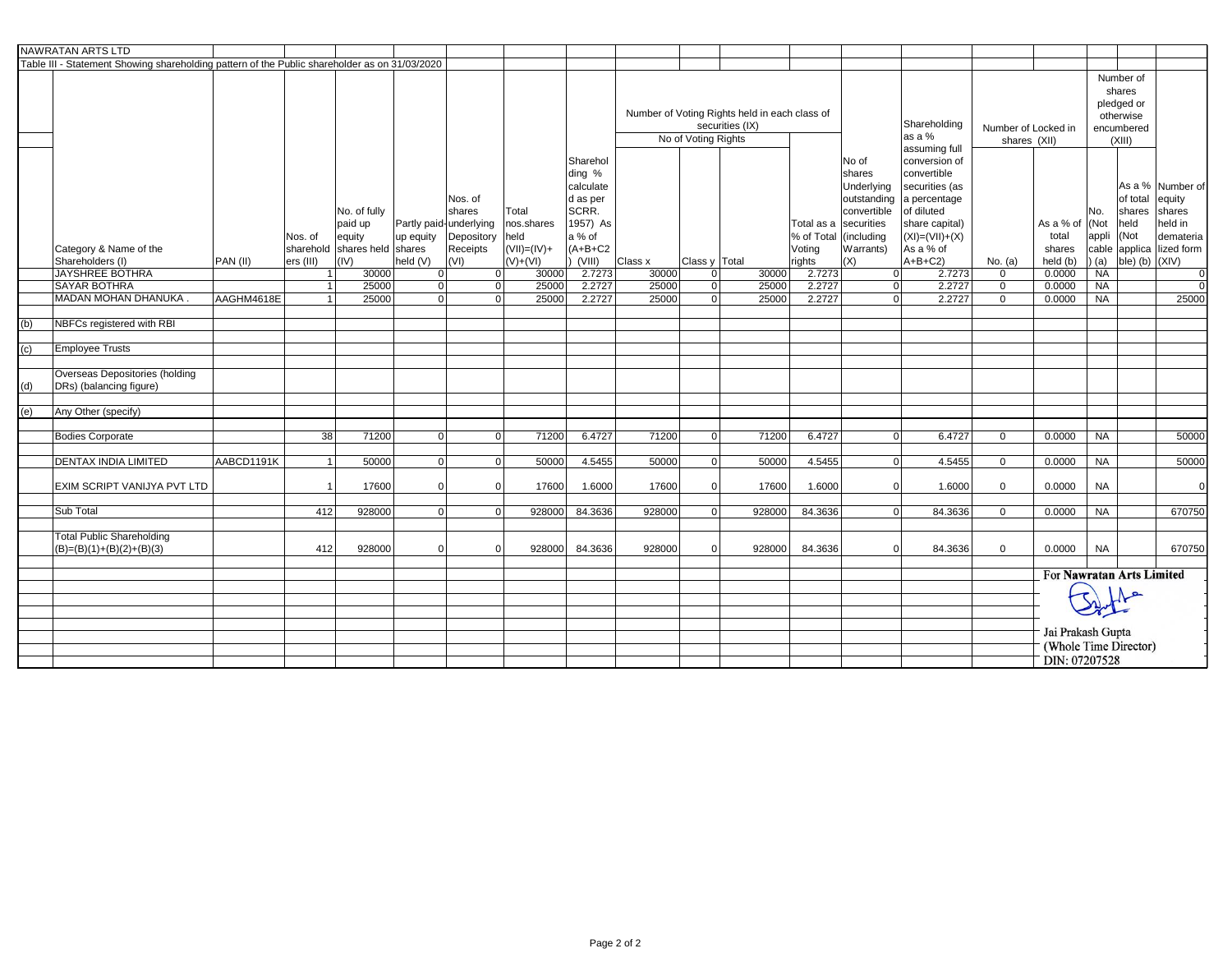|     | <b>NAWRATAN ARTS LTD</b>                                                                                        |          |                                                                                         |                                                                           |                                                  |                                                            |                                                                                      |                                                                                   |                                  |                                     |                                           |                                                                                           |                                                                                                                                                                              |          |                                                             |                   |                                                  |                                                                                                       |
|-----|-----------------------------------------------------------------------------------------------------------------|----------|-----------------------------------------------------------------------------------------|---------------------------------------------------------------------------|--------------------------------------------------|------------------------------------------------------------|--------------------------------------------------------------------------------------|-----------------------------------------------------------------------------------|----------------------------------|-------------------------------------|-------------------------------------------|-------------------------------------------------------------------------------------------|------------------------------------------------------------------------------------------------------------------------------------------------------------------------------|----------|-------------------------------------------------------------|-------------------|--------------------------------------------------|-------------------------------------------------------------------------------------------------------|
|     | Table Iv - Statement Showing shareholding pattern of the Non Promoter - Non Public shareholder as on 31/03/2020 |          |                                                                                         |                                                                           |                                                  |                                                            |                                                                                      |                                                                                   |                                  |                                     |                                           |                                                                                           |                                                                                                                                                                              |          |                                                             |                   |                                                  |                                                                                                       |
|     |                                                                                                                 |          | Number of Voting Rights held in each class of<br>securities (IX)<br>No of Voting Rights |                                                                           |                                                  |                                                            |                                                                                      |                                                                                   | Total<br>Shareholding<br>las a % | Number of Locked in<br>shares (XII) |                                           | Number of<br>shares<br>pledged or<br>otherwise<br>encumbere<br>d (XIII)                   |                                                                                                                                                                              |          |                                                             |                   |                                                  |                                                                                                       |
|     | Category & Name of the<br>Shareholders (I)                                                                      | PAN (II) | No of<br>ers (III)                                                                      | No. of fully<br>paid up<br>equity<br>sharehold shares held shares<br>(IV) | Partly paid- underlying<br>up equity<br>held (V) | Nos. of<br><b>shares</b><br>Depository<br>Receipts<br>(VI) | Total<br>nos share As a %<br>s held<br>$(VII)=(IV)$ $(A+B+C2$<br>$+ (V)+(VI)$ (VIII) | Sharehol<br>ding %<br>calculate<br>d as per<br><b>SCRR.</b><br>1957)<br><b>of</b> | Class x                          | Class y   Total                     | % of Total (including<br>Voting<br>rights | No of<br>shares<br>Underlying<br>convertible<br>Total as a securities<br>Warrants)<br>(X) | assuming full<br>conversion of<br>convertible<br>securities (as<br>outstanding a percentage<br>of diluted<br>share capital)<br>$(XI) = (VII) + (X)$<br>As a % of<br>$A+B+C2$ | No. (a)  | As a % of appl (Not<br>total<br>shares<br>held (b)          | No.<br>le)<br>(a) | As a<br>% of<br>Itotal<br>ls.<br>Not held<br>(b) | share Number of<br>equity<br>shares held<br>lin<br>icabl appli dematerializ<br>cable ed form<br>(XIV) |
| (1) | Custodian / DR Holder                                                                                           |          |                                                                                         |                                                                           |                                                  |                                                            |                                                                                      |                                                                                   |                                  |                                     |                                           |                                                                                           |                                                                                                                                                                              |          |                                                             |                   |                                                  |                                                                                                       |
| (2) | Employee Benefit Trust (under<br>SEBI (Share based Employee<br>Benefit) Regulations, 2014)                      |          |                                                                                         |                                                                           |                                                  |                                                            |                                                                                      |                                                                                   |                                  |                                     |                                           |                                                                                           |                                                                                                                                                                              |          |                                                             |                   |                                                  |                                                                                                       |
|     | Total Non Promoter - Non Public<br>Shareholding (C)=(C)(1)+(C)(2)                                               |          |                                                                                         |                                                                           |                                                  |                                                            |                                                                                      | 0.0000                                                                            |                                  | $\Omega$                            | 0.0000                                    |                                                                                           | 0.0000                                                                                                                                                                       | $\Omega$ | $0.0000$ NA NA                                              |                   |                                                  | $\Omega$                                                                                              |
|     |                                                                                                                 |          |                                                                                         |                                                                           |                                                  |                                                            |                                                                                      |                                                                                   |                                  |                                     |                                           |                                                                                           |                                                                                                                                                                              |          | For Nawratan Arts Limited                                   |                   |                                                  |                                                                                                       |
|     |                                                                                                                 |          |                                                                                         |                                                                           |                                                  |                                                            |                                                                                      |                                                                                   |                                  |                                     |                                           |                                                                                           |                                                                                                                                                                              |          | Jai Prakash Gupta<br>(Whole Time Director)<br>DIN: 07207528 |                   |                                                  |                                                                                                       |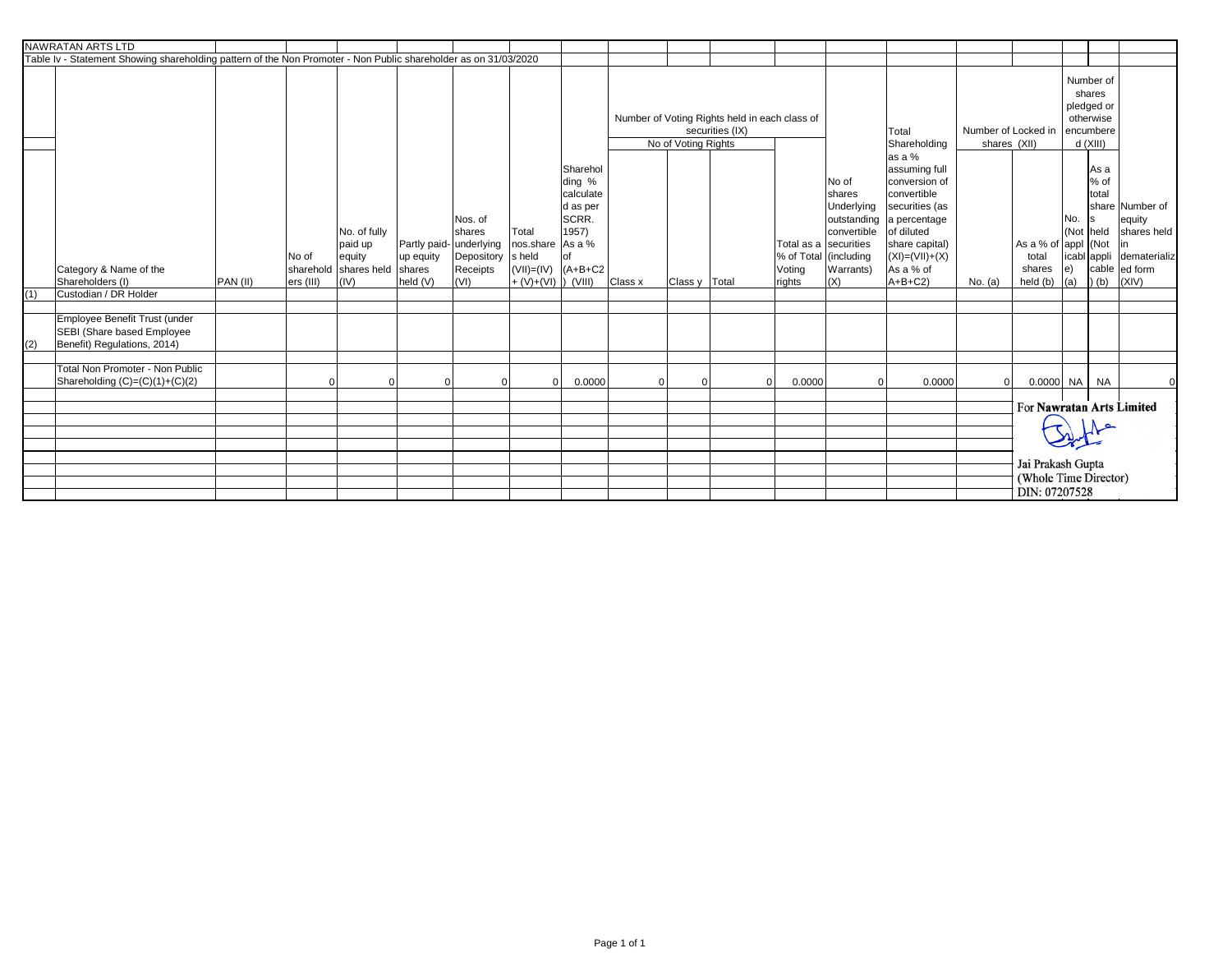|          | NAWRATAN ARTS LTD                  |                      |             |                                    |                                                                                       |               |            |                                                                             |                                               |                                            |                           |              |
|----------|------------------------------------|----------------------|-------------|------------------------------------|---------------------------------------------------------------------------------------|---------------|------------|-----------------------------------------------------------------------------|-----------------------------------------------|--------------------------------------------|---------------------------|--------------|
| Annexure |                                    |                      |             |                                    |                                                                                       |               |            |                                                                             |                                               |                                            |                           |              |
|          |                                    |                      |             |                                    | Table V - Statement showing details of significant beneficial owners as on 31/03/2020 |               |            |                                                                             |                                               |                                            |                           |              |
|          |                                    |                      |             |                                    |                                                                                       |               |            |                                                                             |                                               |                                            |                           |              |
|          |                                    |                      |             |                                    |                                                                                       |               |            |                                                                             |                                               |                                            |                           | Date of      |
|          |                                    |                      |             |                                    |                                                                                       |               |            |                                                                             |                                               |                                            |                           | creation /   |
|          |                                    |                      |             |                                    |                                                                                       |               |            |                                                                             |                                               |                                            |                           | acquition of |
|          |                                    |                      |             |                                    |                                                                                       |               |            |                                                                             |                                               |                                            |                           | significant  |
|          |                                    |                      |             |                                    |                                                                                       |               |            | Details of holding / exercise of right of the SBO in the reporting company, |                                               |                                            |                           | beneficial   |
|          |                                    | Details of the (SBO) |             |                                    | Details of the registered owner                                                       |               |            |                                                                             | whether direct or indirect:                   |                                            |                           | interest     |
|          |                                    | (1)                  |             |                                    | (II)                                                                                  |               |            | (IV)                                                                        |                                               |                                            |                           |              |
|          | PAN / Passport<br>No. in case of a |                      |             | PAN / Passport<br>No. in case of a |                                                                                       |               |            |                                                                             | Rights on<br>distributable<br>dividend or any |                                            | Exercise                  |              |
| Sr No    |                                    |                      |             | Name                               |                                                                                       |               |            |                                                                             | other distribution Exercise                   |                                            | significant<br>influence  |              |
|          | Name                               | foreign national     | Nationality |                                    | foreign national Nationality                                                          |               | Shares (%) | Voting rights (%)                                                           | (% )                                          | of control                                 |                           |              |
|          |                                    |                      |             | LHP PRIVATE<br>LIMITED             | AAACL9250G                                                                            | <b>INDIAN</b> | 157000     | 14.2727                                                                     |                                               |                                            |                           |              |
|          | Total                              |                      |             |                                    |                                                                                       |               | 157000     | 14.2727                                                                     |                                               |                                            |                           |              |
|          |                                    |                      |             |                                    |                                                                                       |               |            |                                                                             |                                               |                                            | For Nawratan Arts Limited |              |
|          |                                    |                      |             |                                    |                                                                                       |               |            |                                                                             |                                               |                                            |                           |              |
|          |                                    |                      |             |                                    |                                                                                       |               |            |                                                                             | DIN: 07207528                                 | Jai Prakash Gupta<br>(Whole Time Director) |                           |              |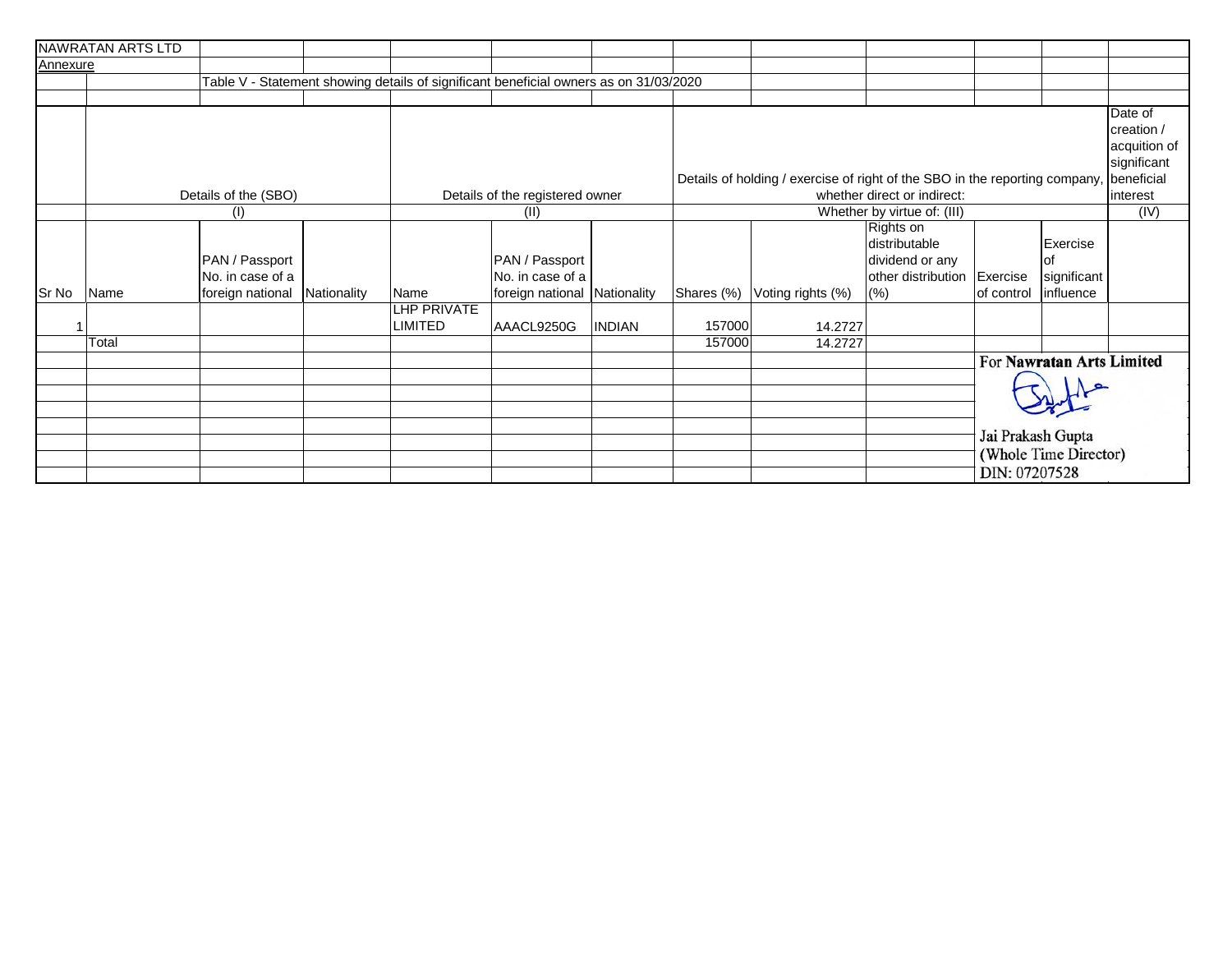| <b>NAWRATAN ARTS LTD</b>                                   |          |                     |                                       |               |         |                |                                    |      |          |
|------------------------------------------------------------|----------|---------------------|---------------------------------------|---------------|---------|----------------|------------------------------------|------|----------|
| List of shareholders (other than Res Ind) as on 31/03/2020 |          |                     |                                       |               |         |                |                                    |      |          |
| SI No Folio/Client Id                                      | Dp Id    | PAN                 | Name                                  | <b>Shares</b> | %       | Physical       | Category<br>Demat                  | Type | Sub Type |
| 130972358                                                  | IN301549 | AAFHP2259D          | <b>PRADEEP GOENKA</b>                 | 15000         | 1.3636  | 0              | 15000 Promoter - Individuals/HUF   | 16   |          |
|                                                            |          |                     | <b>TOTAL</b>                          | 15000         | 1.3636  | $\overline{0}$ | 15000 Promoter - Individuals/HUF   |      |          |
| 131949253                                                  |          | IN301549 AAACL9250G | <b>LHP PRIVATE LIMITED</b>            | 157000        | 14.2727 | $\Omega$       | 157000 Promoter - Bodies Corporate | 5    | 12       |
|                                                            |          |                     | <b>TOTAL</b>                          | 157000        | 14.2727 | $\Omega$       | 157000 Promoter - Bodies Corporate |      |          |
| 1 000641                                                   |          |                     | ADINATH VINIMAY PVT LTD               | 100           | 0.0091  | 100            | 0 Bodies Corporate                 |      |          |
| 2000640                                                    |          |                     | AHINSA VINIMOY PVT LTD                | 100           | 0.0091  | 100            | 0 Bodies Corporate                 |      |          |
| 3 000643                                                   |          |                     | BAKLIWAL FINVESH PVT LTD              | 100           | 0.0091  | 100            | 0 Bodies Corporate                 |      |          |
| 4 000631                                                   |          |                     | BAKLIWAL HOLDINGS PVT LTD             | 100           | 0.0091  | 100            | 0 Bodies Corporate                 |      |          |
| 5 000629                                                   |          |                     | <b>CUBE COMMUNICATION PVT LTD</b>     | 100           | 0.0091  | 100            | 0 Bodies Corporate                 |      |          |
| 6 1207980000004173                                         | 79800    | AABCD1191K          | <b>DENTAX INDIA LIMITED</b>           | 50000         | 4.5455  | $\mathbf 0$    | 50000 Bodies Corporate             | 25   | 12       |
| 7 000620                                                   |          |                     | DEW DROPS MERCHANTS PVT LTD           | 100           | 0.0091  | 100            | 0 Bodies Corporate                 |      |          |
| 8 000657                                                   |          |                     | EXIM SCRIPT VANIJYA PVT LTD           | 17600         | 1.6000  | 17600          | 0 Bodies Corporate                 |      |          |
| 9 000617                                                   |          |                     | FAIRDEAL MARKETING PVT. LTD           | 100           | 0.0091  | 100            | 0 Bodies Corporate                 |      |          |
| 10 000648                                                  |          |                     | FREE WRINGS EXPORT PVT LTD            | 100           | 0.0091  | 100            | 0 Bodies Corporate                 |      |          |
| 11 000626                                                  |          |                     | GREAL WESTERN SUPPLIERS AGENCY P LTD  | 100           | 0.0091  | 100            | 0 Bodies Corporate                 |      |          |
| 12 000636                                                  |          |                     | HIRISE MERCHANTS PVT LTD              | 100           | 0.0091  | 100            | 0 Bodies Corporate                 |      |          |
| 13 000630                                                  |          |                     | HOLLY SEA FINVEST PVT LTD             | 100           | 0.0091  | 100            | 0 Bodies Corporate                 |      |          |
| 14 000637                                                  |          |                     | KILTON EXPORTS PVT LTD                | 100           | 0.0091  | 100            | 0 Bodies Corporate                 |      |          |
| 15 000653                                                  |          |                     | KUSH TRADING & COMMERCE PVT LTD       | 100           | 0.0091  | 100            | 0 Bodies Corporate                 |      |          |
| 16 000619                                                  |          |                     | LOVEJOY MERCHAND PVT LTD              | 100           | 0.0091  | 100            | 0 Bodies Corporate                 |      |          |
| 17 000623                                                  |          |                     | LYTON CONSULTANCY PVT LTD             | 100           | 0.0091  | 100            | 0 Bodies Corporate                 |      |          |
| 18 000651                                                  |          |                     | LYTON MANAGEMENT SERVICES PVT LTD     | 100           | 0.0091  | 100            | 0 Bodies Corporate                 |      |          |
| 19 000654                                                  |          |                     | MAXIMUM COMMERCIAL PVT LTD            | 100           | 0.0091  | 100            | 0 Bodies Corporate                 |      |          |
| 20 000644                                                  |          |                     | N.K.P. HOLDING PVT LTD                | 100           | 0.0091  | 100            | 0 Bodies Corporate                 |      |          |
| 21 000639                                                  |          |                     | NAMOKAR MERCANDIES PVT LTD            | 100           | 0.0091  | 100            | 0 Bodies Corporate                 |      |          |
| 22 000635                                                  |          |                     | <b>NEON VINIMAY PVT LTD</b>           | 100           | 0.0091  | 100            | 0 Bodies Corporate                 |      |          |
| 23 000633                                                  |          |                     | NIKHIL HOLDING PVT LTD                | 100           | 0.0091  | 100            | 0 Bodies Corporate                 |      |          |
| 24 000616                                                  |          |                     | NILGIR VINIMOY PVT. LTD               | 100           | 0.0091  | 100            | 0 Bodies Corporate                 |      |          |
| 25 000628                                                  |          |                     | PINKY EXIM P LTD                      | 100           | 0.0091  | 100            | 0 Bodies Corporate                 |      |          |
| 26 000632                                                  |          |                     | PINKY HOLDING PVT LTD                 | 100           | 0.0091  | 100            | 0 Bodies Corporate                 |      |          |
| 27 00646A                                                  |          |                     | PNR HOLDINGS (P) LTD                  | 100           | 0.0091  | 100            | 0 Bodies Corporate                 |      |          |
| 28 000642                                                  |          |                     | PRECIOUS MERCHANTS PVT LTD            | 100           | 0.0091  | 100            | 0 Bodies Corporate                 |      |          |
| 29 000656                                                  |          |                     | PRIDENT & SHERATON COMMERCIAL PVT LTD | 100           | 0.0091  | 100            | 0 Bodies Corporate                 |      |          |
| 30 000652                                                  |          |                     | R N P HOLDINGS (P) LTD                | 100           | 0.0091  | 100            | 0 Bodies Corporate                 |      |          |
| 31 000621                                                  |          |                     | RADIUM FINVEST & CREDIT CO. P LTD     | 100           | 0.0091  | 100            | 0 Bodies Corporate                 |      |          |
| 32 000624                                                  |          |                     | RAHUL TREXIM P LTD                    | 100           | 0.0091  | 100            | 0 Bodies Corporate                 |      |          |
| 33 000655                                                  |          |                     | RAJHANS CRDITS & FINVEST PVT LTD      | 100           | 0.0091  | 100            | 0 Bodies Corporate                 |      |          |
| 34 000618                                                  |          |                     | SCIONARA COMMUNICATION PVT LTD        | 100           | 0.0091  | 100            | 0 Bodies Corporate                 |      |          |
| 35 000622                                                  |          |                     | <b>SCIONARA TREX PVT LTD</b>          | 100           | 0.0091  | 100            | 0 Bodies Corporate                 |      |          |
| 36 000645                                                  |          |                     | <b>SCIONVARA FINVEST PVT LTD</b>      | 100           | 0.0091  | 100            | 0 Bodies Corporate                 |      |          |
| 37 000647                                                  |          |                     | URANIUM FINVEST CO.PVT LTD            | 100           | 0.0091  | 100            | 0 Bodies Corporate                 |      |          |
| 38 000634                                                  |          |                     | <b>VECTTOR BYAPAR PVT LTD</b>         | 100           | 0.0091  | 100            | 0 Bodies Corporate                 |      |          |
|                                                            |          |                     | <b>TOTAL</b>                          | 71200         | 6.4727  | 21200          | 50000 Bodies Corporate             |      |          |
|                                                            |          |                     |                                       |               |         |                |                                    |      |          |
|                                                            |          |                     |                                       |               |         |                | For Nawratan Arts Limited          |      |          |
|                                                            |          |                     |                                       |               |         |                |                                    |      |          |
|                                                            |          |                     |                                       |               |         |                |                                    |      |          |
|                                                            |          |                     |                                       |               |         |                |                                    |      |          |
|                                                            |          |                     |                                       |               |         |                |                                    |      |          |
|                                                            |          |                     |                                       |               |         |                | Jai Prakash Gupta                  |      |          |
|                                                            |          |                     |                                       |               |         |                | (Whole Time Director)              |      |          |
|                                                            |          |                     |                                       |               |         |                | DIN: 07207528                      |      |          |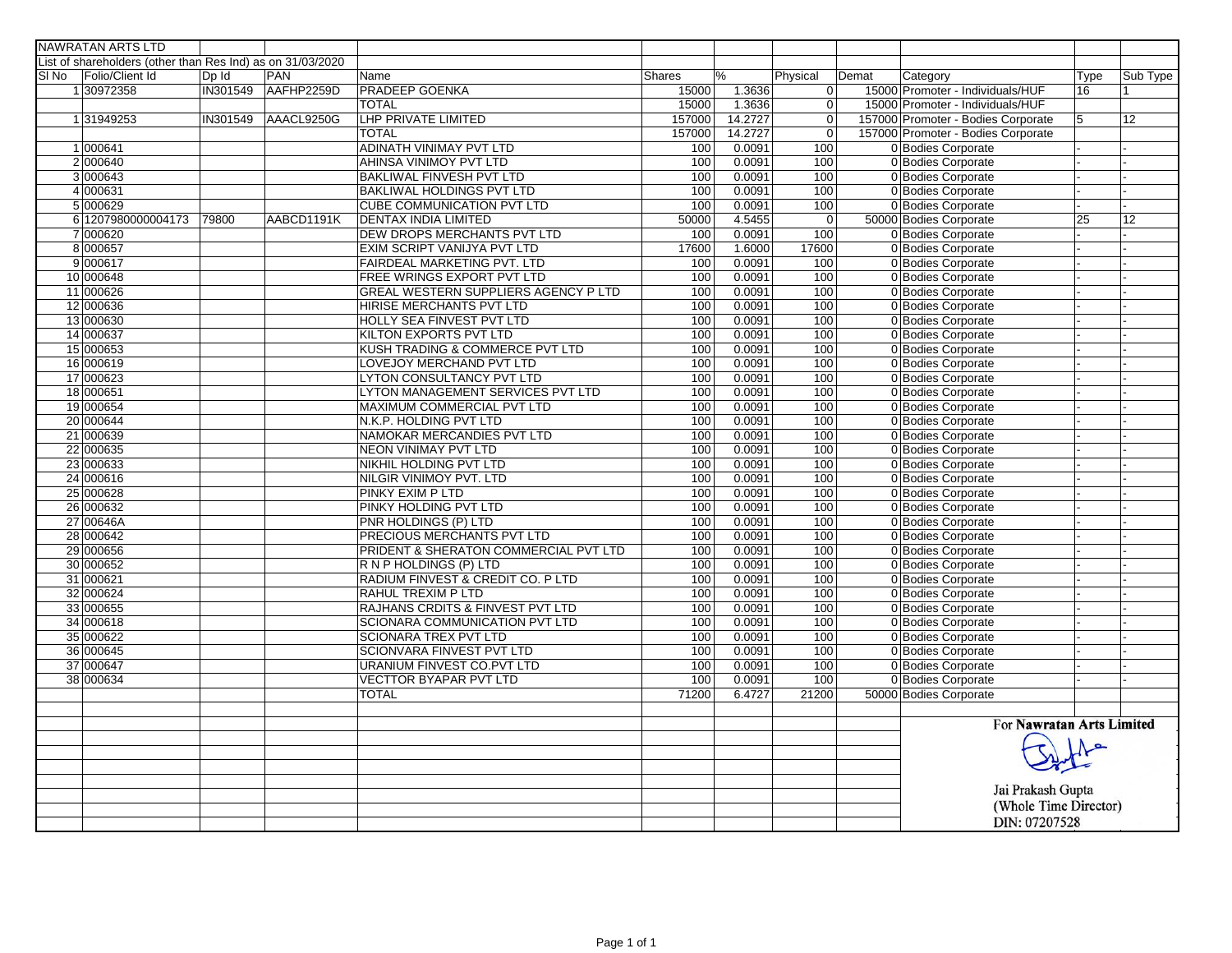From: To: MAHESHWARI DATAMATICS PVT. LTD. NAWRATAN ARTS LTD 23 R.N.MUKHERJEE ROAD, 5TH FLOOR 9,BRABOURNE ROAD KOLKATA - 700001 3RD.FLOOR Phone: 2248-2248/2243-5029 KOLKATA Email: mdpldc@yahoo.com 700001

Shareholding Pattern as on 31/03/2020 Investors' Grievance Report for quarter ended 31/03/2020 Balance Confirmation Certificate Clause 74(5) Confirmation Distribution Schedule both in value and in numbers

Date: 07/05/2020 For MAHESHWARI DATAMATICS PVT. LTD.

#### C H A L L A N

From: To: MAHESHWARI DATAMATICS PVT. LTD. NAWRATAN ARTS LTD 23 R.N.MUKHERJEE ROAD, 5TH FLOOR 9,BRABOURNE ROAD KOLKATA - 700001 3RD.FLOOR Phone : 2248-2248/2243-5029 KOLKATA Email: mdpldc@yahoo.com 700001

Shareholding Pattern as on 31/03/2020 Investors' Grievance Report for quarter ended 31/03/2020 Balance Confirmation Certificate Clause 74(5) Confirmation Distribution Schedule both in value and in numbers

Date: 07/05/2020 For MAHESHWARI DATAMATICS PVT. LTD.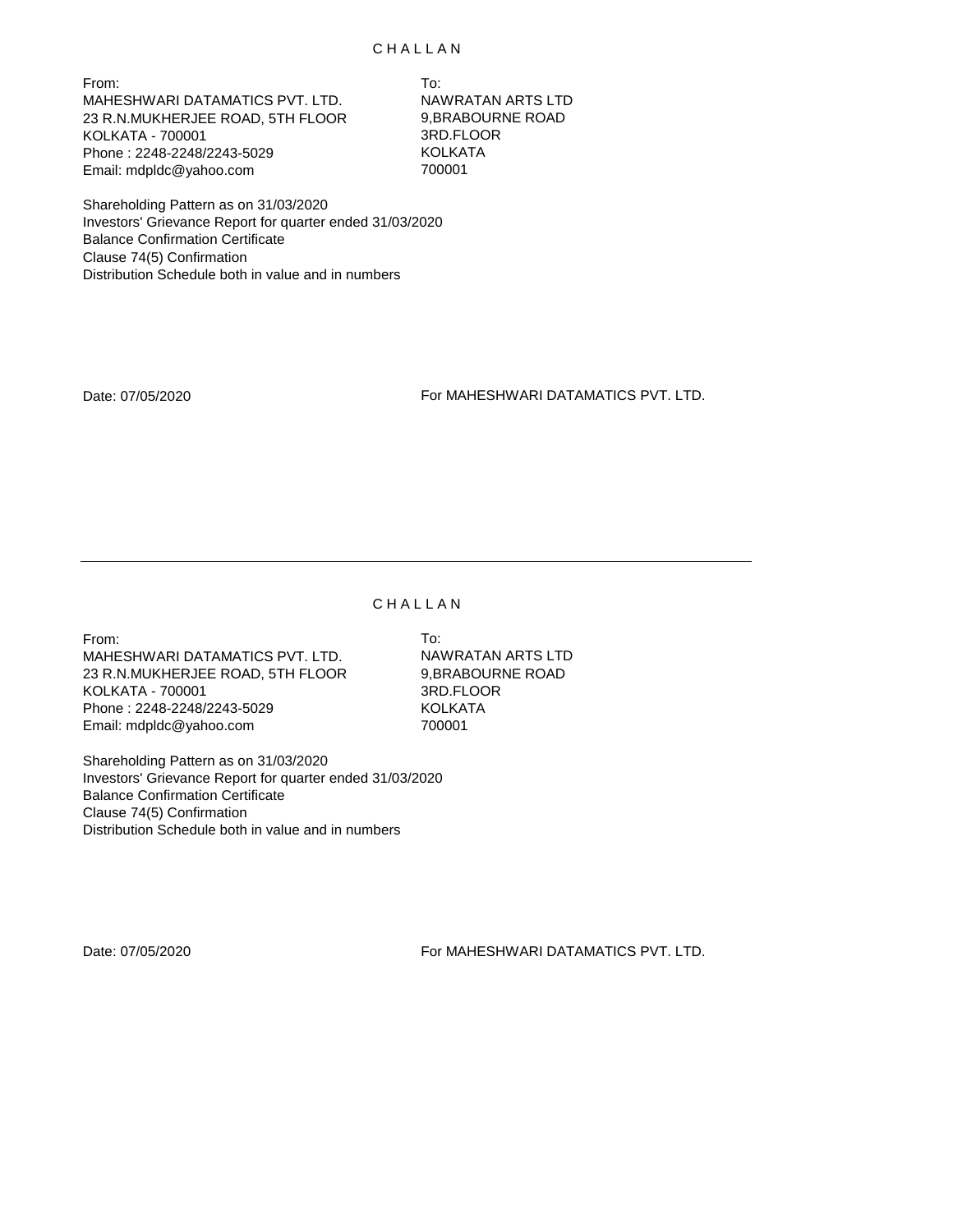| <b>NAWRATAN ARTS LTD</b>               |                 |               |                           |                     |  |  |  |  |  |
|----------------------------------------|-----------------|---------------|---------------------------|---------------------|--|--|--|--|--|
| Distribution Schedule as on 31/03/2020 |                 |               |                           |                     |  |  |  |  |  |
| Share Holding                          | No of Holders   | % age         | No of Shares              | $\overline{\%}$ age |  |  |  |  |  |
| Upto 50                                | 301             | 72.7053       | 15050                     | 1.3682              |  |  |  |  |  |
| $51$ to $100$                          | 74              | 17.8744       | 7400                      | 0.6727              |  |  |  |  |  |
| 151 to 250                             | 3               | 0.7246        | 700                       | 0.0636              |  |  |  |  |  |
| 501 to 5000                            | $\overline{4}$  | 0.9662        | 8800                      | 0.8000              |  |  |  |  |  |
| Above 5000                             | $\overline{32}$ | 7.7295        | 1068050                   | 97.0955             |  |  |  |  |  |
| <b>Grand Total</b>                     | 414             | 100.0000      | 1100000                   | 100.0000            |  |  |  |  |  |
|                                        |                 |               |                           |                     |  |  |  |  |  |
|                                        |                 |               |                           |                     |  |  |  |  |  |
| Distribution Schedule as on 31/03/2020 |                 |               |                           |                     |  |  |  |  |  |
| Share Holding                          | No of Holders   | $%$ age       | No of Shares              | $%$ age             |  |  |  |  |  |
| Upto 500                               | 378             | 91.3043       | 23150                     | 2.1045              |  |  |  |  |  |
| 501 to 1000                            | 1               | 0.2415        | 800                       | 0.0727              |  |  |  |  |  |
| 1001 to 2000                           | 1               | 0.2415        | 1500                      | 0.1364              |  |  |  |  |  |
| 2001 to 3000                           | 1               | 0.2415        | 2500                      | 0.2273              |  |  |  |  |  |
| 3001 to 4000                           | 1               | 0.2415        | 4000                      | 0.3636              |  |  |  |  |  |
| 5001 to 10000                          | 10              | 2.4155        | 89500                     | 8.1364              |  |  |  |  |  |
| Above 10000                            | $\overline{22}$ | 5.3140        | 978550                    | 88.9591             |  |  |  |  |  |
| <b>Grand Total</b>                     | 414             | 100.0000      | 1100000                   | 100.0000            |  |  |  |  |  |
|                                        |                 |               |                           |                     |  |  |  |  |  |
|                                        |                 |               |                           |                     |  |  |  |  |  |
| Distribution Schedule as on 31/03/2020 |                 |               |                           |                     |  |  |  |  |  |
| Notional Value of (Rs.)                | No of Holders   | % age         | Amount (Rs.)              | % age               |  |  |  |  |  |
| <b>Upto 5000</b>                       | 378             | 91.3043       | 231500                    | 2.1045              |  |  |  |  |  |
| 5001 to 10000                          | 1               | 0.2415        | 8000                      | 0.0727              |  |  |  |  |  |
| 10001 to 20000                         | 1               | 0.2415        | 15000                     | 0.1364              |  |  |  |  |  |
| 20001 to 30000                         | 1               | 0.2415        | 25000                     | 0.2273              |  |  |  |  |  |
| 30001 to 40000                         | $\mathbf 1$     | 0.2415        | 40000                     | 0.3636              |  |  |  |  |  |
| 50001 to 100000                        | 10              | 2.4155        | 895000                    | 8.1364              |  |  |  |  |  |
| Above 100000                           | 22              | 5.3140        | 9785500                   | 88.9591             |  |  |  |  |  |
| <b>Grand Total</b>                     | 414             | 100.0000      | 11000000                  | 100.0000            |  |  |  |  |  |
|                                        |                 |               |                           |                     |  |  |  |  |  |
|                                        |                 |               | For Nawratan Arts Limited |                     |  |  |  |  |  |
|                                        |                 |               |                           |                     |  |  |  |  |  |
|                                        |                 |               |                           |                     |  |  |  |  |  |
|                                        |                 |               |                           |                     |  |  |  |  |  |
|                                        |                 |               | Jai Prakash Gupta         |                     |  |  |  |  |  |
|                                        |                 |               | (Whole Time Director)     |                     |  |  |  |  |  |
|                                        |                 |               |                           |                     |  |  |  |  |  |
|                                        |                 | DIN: 07207528 |                           |                     |  |  |  |  |  |